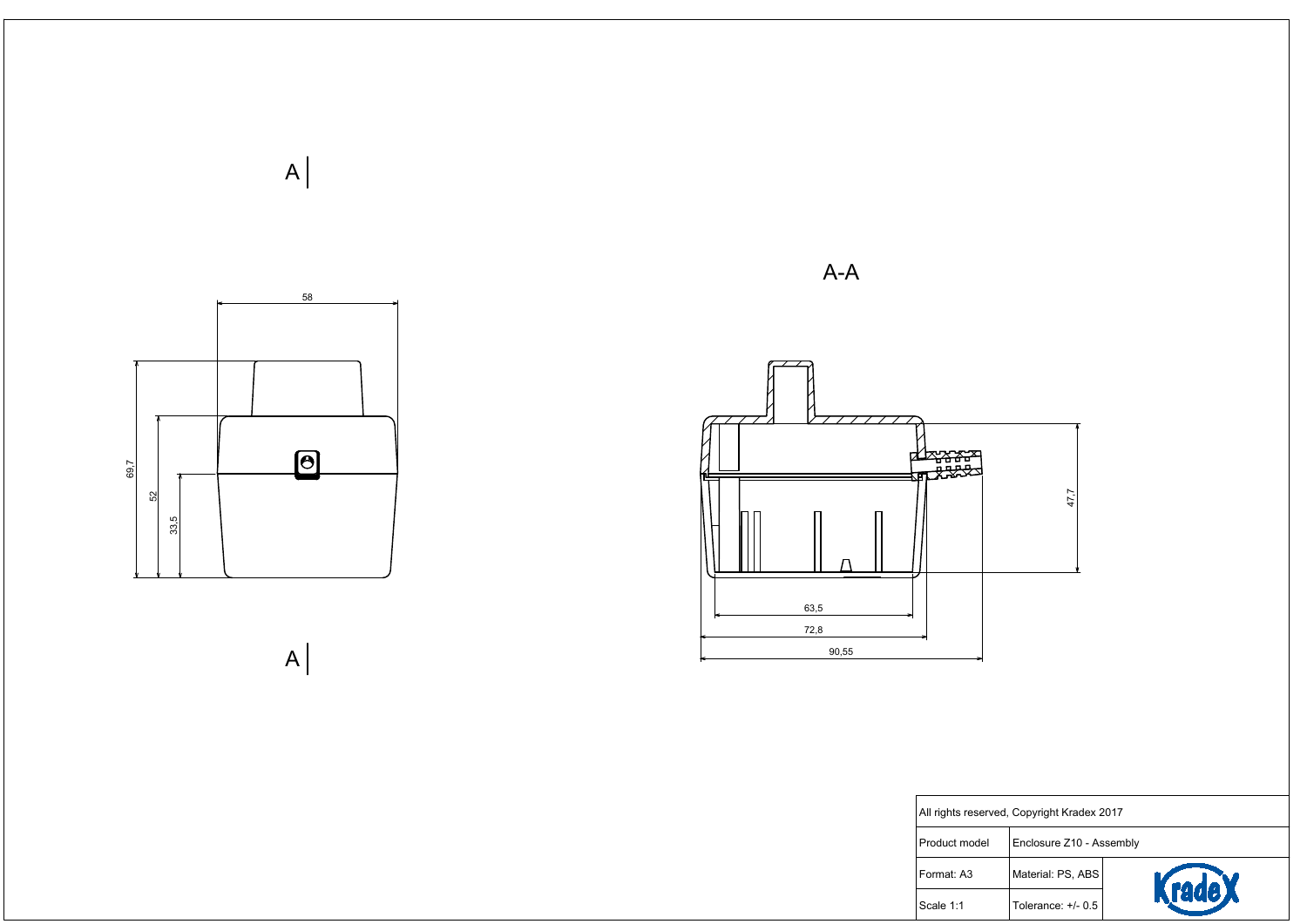



| rved, Copyright Kradex 2017 |                      |               |  |  |
|-----------------------------|----------------------|---------------|--|--|
|                             | Enclosure Z10 - Base |               |  |  |
|                             | Material: PS, ABS    |               |  |  |
|                             | Tolerance: $+/- 0.5$ | <b>rade X</b> |  |  |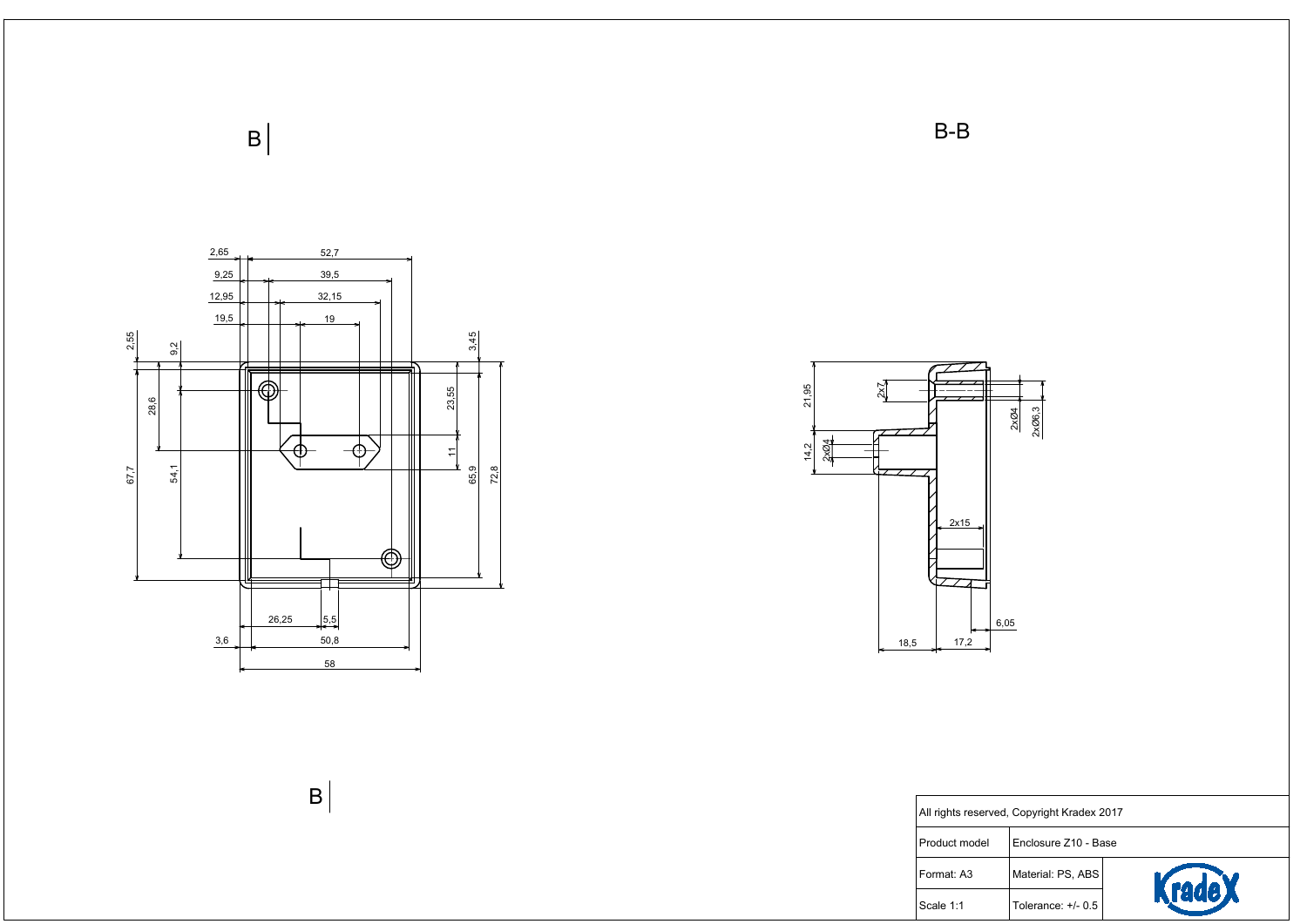







| ved, Copyright Kradex 2017 |                       |                |  |
|----------------------------|-----------------------|----------------|--|
|                            | Enclosure Z10 - Cover |                |  |
|                            | Material: PS, ABS     | <b>Krade</b> X |  |
|                            | Tolerance: $+/- 0.5$  |                |  |